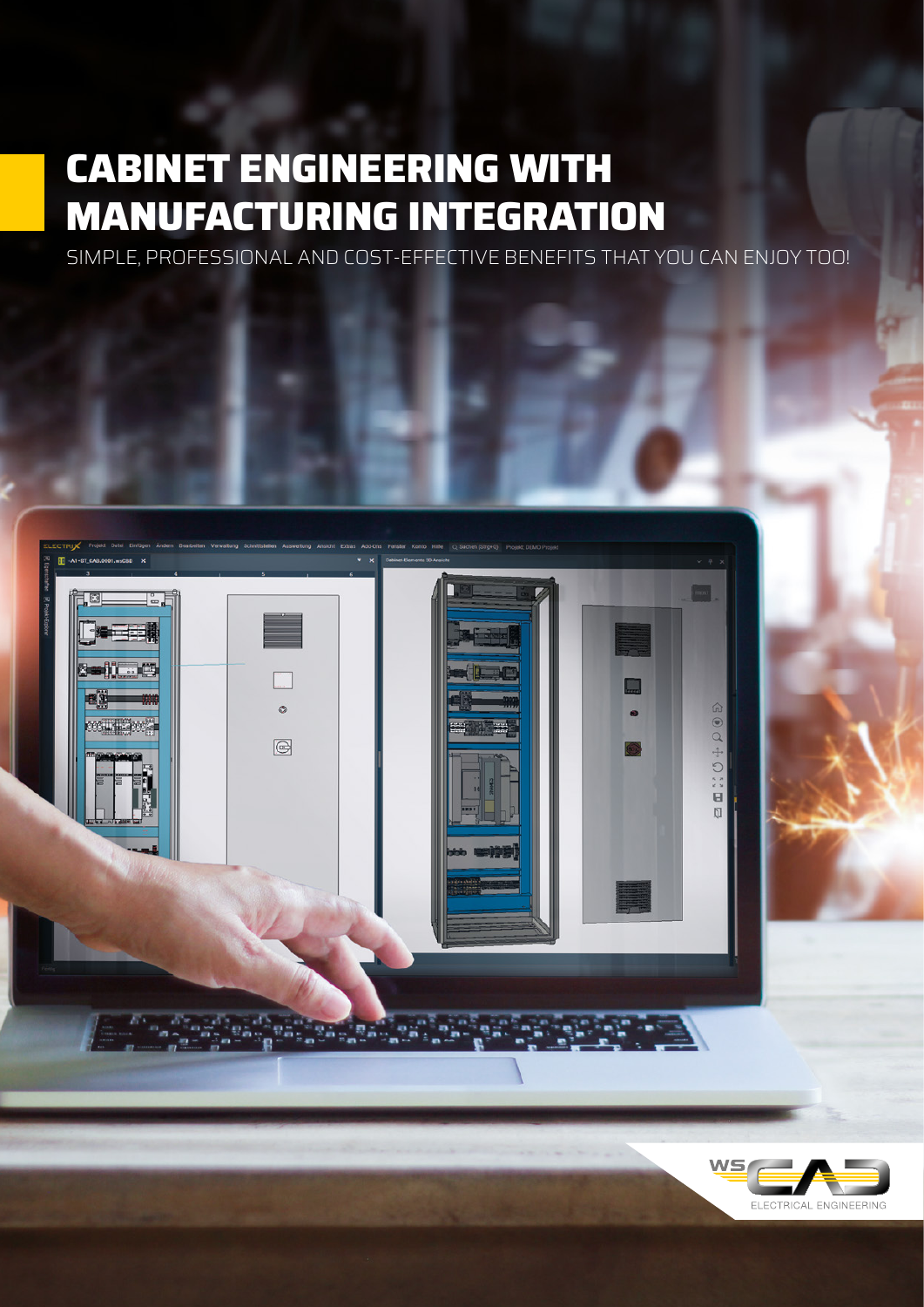# **L** Cabinet engineering for professionals: design,



#### Production integration, downstream processes, digital workbench...

However you may call it, the results are the same: fast, fully digital software processing and consistently high quality. Cabinet Engineering from the WSCAD Software puts the right engineering tools at your fingertips. Schematics, 2D and 3D cabinet layouts, label printing, wire and core labelling, data that can be used for the production of wires, wire sets, cabinet doors and mounting plates through to wiring and maintenance via an augmented reality app - all of these are included in the WSCAD software.

#### Three ways to improve efficiency. Which one will you choose?

# I want to do everything myself **"**

After purchasing the WSCAD solution, take the 8-day Expert Engineer training course and off you go. If you have already taken the 5-day Engineer training course, you only need to take the 3-day Upgrade Expert Engineer advanced training course. To view our full range of training courses, please visit https://www.wscad.com/en/trainings.

# **I** want to become more efficient

With our ready-to-go workshop, we will come to you and show you the options that are available by using an example project. We will also show you how to create articles and get everything set up so that you can get back to work immediately. With our ready-to-go service, after just 3 days you will be able to align your own projects with your production integration solution.

# **I** want better control and management of the documentation

Send us your layout and schematic and tell us what you want to control and operate. We will do what needs to be done and prepare the required documentation  $-$  including manufacturing data – in order for you to be able to start production yourself or outsource orders to external subcontractors immediately.



#### The WSCAD Cabinet AR app is part of the WSCAD software and can be downloaded free of charge from the Apple App Store\* and Google Play\*





\*This brand belongs to a third party who has no connection with WSCAD GmbH.





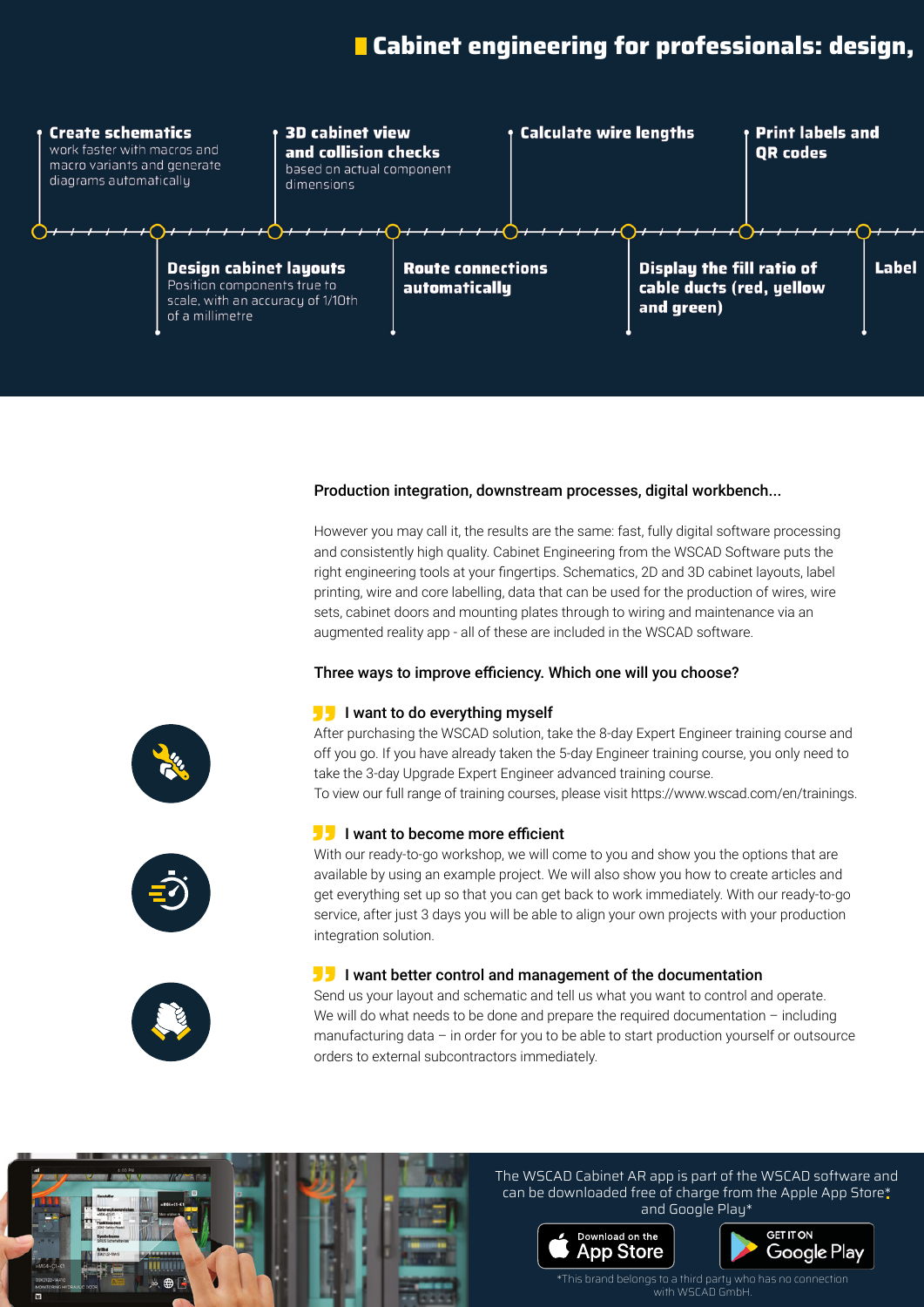# **Cabinet engineering for professionals: design, manufacturing, assembly and maintenance**

### **Produce wires and** wire sets

using service-providers such as CadCabel and on your own NC machines (nVent/Steinhauer, PWA, Kiesling, etc.)

## **Produce complete** standard-compliant documentation

e.g. in PDF format with active cross-references

## **Service and maintenance with** the WSCAD Cabinet AR app

Access to all current schematics - including references. 3D views of components, complete article data and original manufacturer's data sheets

#### cores

### **Produce cabinet doors** and mounting plates On your own NC machines

(nVent/Steinhauer, Kiesling, etc.)

#### Carry out wiring using the **WSCAD Cabinet AR app** Overview, filter functions by device, core cross-section and colour



- **N** With ready-to-go workshop
- With Expert Engineer training
- **N** Without Global Business Services

#### Efficient production integration is approx. 60% cheaper with **WSCAD**



# **Costs using WSCAD Comparable products on the market**

### Fully digital engineering  $-$  the benefits for you:

#### Save time

The use of digital design data will enable you to reduce your development and production time by more than 50%. With our software, the level of complexity involved in production integration is up to 50% lower than comparable products on the market.

#### High functionality

Take advantage of the possibilities offered by Cabinet Engineering from the WSCAD software! It contains everything you need to significantly reduce the time it takes to design a cabinet.

Easy to use

The combination of a wide range of functions and ease of use prove beneficial when resources are scarce. The WSCAD software is suitable for all user types whether you are an occasional or a frequent user.

Reduce costs

Given the same level of performance, the WSCAD software with production integration is around 40% cheaper than comparable solutions on the market.

### Our special services on offer: Ready-to-go workshop - Learning by doing based specifically on your own projects

- A WSCAD consultant will hold a 3-day workshop at your premises.
- The consultant will analyse the current situation and establish the necessary steps for production integration with you.
- The consultant will then help you to add the relevant production integration content to the parameters stored in the software.
- This will enable you to implement your cabinet projects quicker and more efficiently.

# **Don't delay: give us a call! +44 (0) 203 966 2446**

We'll gladly offer advice and help you find the right solution that will give you an immediate competitive edge.